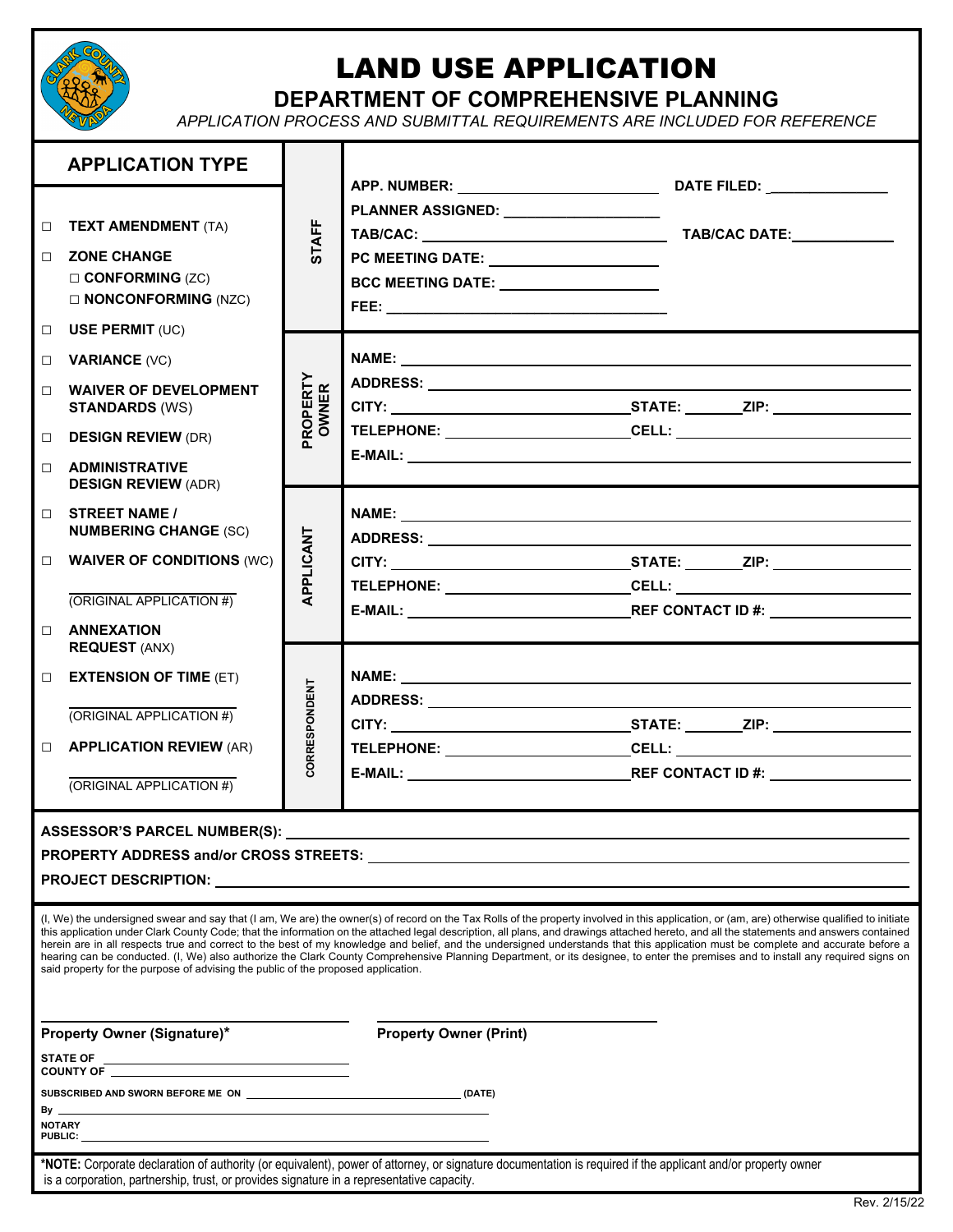## APPLICATION PROCESS

*A SUMMARY GUIDE THROUGH THE APPLICATION PROCESS* 

- $\triangleright$  Determine the appropriate application you need to submit. For assistance with determining the appropriate application, call (702) 455-4314 (Option 2, Option 1) or email zoning@clarkcountynv.gov.
- $\triangleright$  Review the applicable application form and corresponding submittal requirements, then compile all required application materials in PDF format (regardless of format specified in the submittal requirements). Note: each submittal requirement must be saved as its own PDF file.
- $\triangleright$  Go to the County's [Citizen Access Portal](https://citizenaccess.clarkcountynv.gov/CitizenAccess/Default.aspx) (ACA) to create an Application Pre-review online and upload all required application documents. Note: Only 1 Application Pre-review is required per project. For example, if you are proposing a Waiver of Development Standards, Design Review, and Tentative Map on the same property, you only need one Application Pre-review. Also, each submittal requirement requires a Document Category and only 1 PDF file per Document Category will be accepted.
- $\triangleright$  At the time the Application Pre-review is uploaded, the record will be placed in the queue for assignment. The application documents will be given a cursory review, and if generally complete, will be distributed in accordance with availability of staff and on a first-come, first-serve basis. The Application Pre-review may take up to 2 working days to be assigned and distributed to a Planner and Public Works (collectively referred to as "staff").
- $\triangleright$  Once assigned, staff will review the documents for completeness and accuracy. If revisions are required, you must upload all revised documents to your existing record and delete all old/replaced documents, and communicate directly with staff when all uploads are complete and ready for review. Average time to review each submittal is 5 working days. Actual review time depends on the accuracy and completeness of application materials, complexity of the project and/or project plans, and workload volumes.
- $\triangleright$  When the application materials are deemed to be complete, accurate and ready for submittal staff will direct you to provide hard-copies of all required application materials (those listed on the submittal requirements with numbers) to the Department of Comprehensive Planning. Documents may be dropped-off in person or sent by mail. If by mail, please do not include the form of payment with the package. The delivery of all application packages must be coordinated directly with the assigned planner. Note: If changes are made to documents after Application Pre-review is deemed complete, accurate, and ready for submittal, a new Application Pre-review will be required.
- $\triangleright$  Upon receipt of application materials, staff will re-review materials for consistency with what was previously reviewed, accuracy, and completeness; this may take up to 2 working days to complete. If deemed ready to submit, the Planner will apply fees for payment. Payments must be coordinated directly with the assigned planner. If the application fees will be paid through ACA, the application Correspondent and Interested Party (if provided in ACA) will receive notice that application fees are ready to be paid.
- $\triangleright$  Once fees are paid, the application will be considered "Submitted".
- $\triangleright$  At the time of submittal, you will be scheduled for all required meeting dates. Depending upon the application, you may be scheduled to appear at the Town Advisory Board or Citizens' Advisory Council (TAB/CAC) for the area and the Clark County Planning Commission and/or Board of County Commissioners. For Administrative Design Reviews, the Zoning Administrator will issue a decision 10 working days from the last day of the work week after the Application Date (aka last day of the application cycle). See Application Processing Calendar for dates.
- $\triangleright$  Project revisions after submittal and/or failure to appear at any meeting may result in delays and/or extra expense.
- Staff recommendations will be mailed to the application Correspondent 3 working days prior to the public hearing. To discuss a recommendation, contact the appropriate Department/Agency prior to hearing. NOTE: Does not apply to Administrative Design Reviews.
- $\triangleright$  A letter indicating final action, including all conditions of approval (if applicable), will be mailed to application Correspondent 6 working days after final action.
- $\triangleright$  All conditions must be met prior to the issuance of a building permit, business license, and/or certificate of completion/occupancy, as applicable. If a tentative map and/or vacation, all conditions must be met before a map and/or order of vacation can record.
- $\triangleright$  Time limits to complete, commence, or review are the applicant's responsibility. There will be no notification from the Department for expiration or review dates.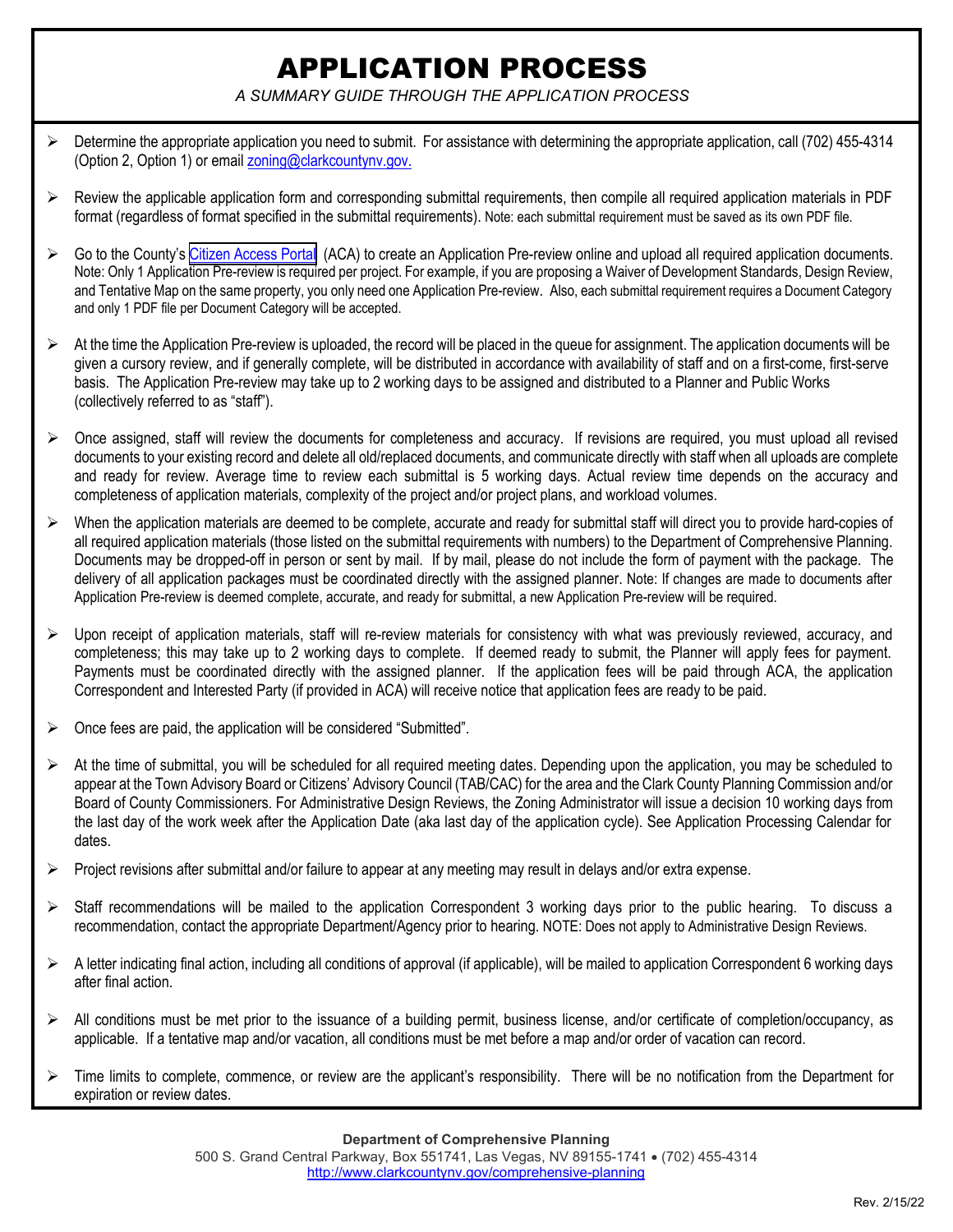| <b>LAND USE APPLICATION</b><br><b>SUBMITTAL REQUIREMENTS</b>                                                                                                                                                                                                                                                                                                                                                                                                  |                        |                            |                                           |                                                 |                                |                      |                  |                          |                           |                             |                                    |                   |                    |                             |                                            |                                                       |                               |                                           |                                                |                                        |                  |                                           |
|---------------------------------------------------------------------------------------------------------------------------------------------------------------------------------------------------------------------------------------------------------------------------------------------------------------------------------------------------------------------------------------------------------------------------------------------------------------|------------------------|----------------------------|-------------------------------------------|-------------------------------------------------|--------------------------------|----------------------|------------------|--------------------------|---------------------------|-----------------------------|------------------------------------|-------------------|--------------------|-----------------------------|--------------------------------------------|-------------------------------------------------------|-------------------------------|-------------------------------------------|------------------------------------------------|----------------------------------------|------------------|-------------------------------------------|
| <b>DOCUMENT SUBMITTAL</b><br><b>REQUIREMENTS</b><br>These are the official requirements of<br>the Zoning Administrator, however<br>additional requirements may apply<br>Refer to Title 30.16.240 for general<br>$\bullet$<br>descriptions of submittal requirements<br>Numbers represent the required<br>copies and PDF indicates document<br>required in PDF format only<br>All documents must be legible<br>Incomplete applications will not be<br>accepted | $\circ$<br>Application | $\circ$<br>Disclosure Form | Map <sup>D</sup><br><b>S</b><br>Assessor' | $\mathsf{Dead}^{\scriptscriptstyle \mathsf{F}}$ | Legal Description <sup>H</sup> | Justification Letter | Site Plans I.J.Y | Site Plans - Floor Plans | Elevations<br>Site Plans- | Landscape Plan <sup>1</sup> | $\! \! \simeq$<br>Parking Analysis | Cross Section I.L | Fees <sup>CC</sup> | Grading Plans <sup>IV</sup> | List & Quantities of Hazardous Materials P | $\mathsf{S}^{\mathsf{O}}$<br>DOA and/or FAA Submittal | Record of Survey <sup>W</sup> | Residential Impact Statement <sup>X</sup> | Project Description & Compelling Justification | Certified Evidence of Separation I, BB | RISE Reports C.S | a Member of the Board<br>Concurrence from |
| Text Amendment <sup>B</sup>                                                                                                                                                                                                                                                                                                                                                                                                                                   | $\mathbf 1$            |                            |                                           |                                                 |                                | $\overline{2}$       |                  |                          |                           |                             |                                    |                   | $\checkmark$       |                             |                                            |                                                       |                               |                                           |                                                |                                        |                  | <b>PDF</b>                                |
| Zone Boundary Amendment-Conforming A                                                                                                                                                                                                                                                                                                                                                                                                                          | $\mathbf{1}$           | 1                          | <b>PDF</b>                                | <b>PDF</b>                                      | <b>PDF</b>                     | $\overline{2}$       | $\sqrt{2}$       | $\sqrt{2}$               | $\overline{2}$            | $\overline{2}$              | $\mathbf{1}$                       |                   | $\checkmark$       | $\overline{2}$              |                                            |                                                       | <b>PDF PDF PDF</b>            |                                           |                                                |                                        | <b>PDF</b>       |                                           |
| Zone Boundary Amendment-Nonconforming A, U                                                                                                                                                                                                                                                                                                                                                                                                                    | -1                     | -1                         | <b>PDF</b>                                | PDF                                             | <b>PDF</b>                     | $\overline{2}$       | $\overline{2}$   | $\overline{2}$           | $\overline{c}$            | $\sqrt{2}$                  | $\mathbf{1}$                       |                   | $\checkmark$       | $\overline{2}$              |                                            |                                                       | PDF PDF PDF                   |                                           | $\overline{2}$                                 |                                        | <b>PDF</b>       |                                           |
| Use Permit A, T, U, EE                                                                                                                                                                                                                                                                                                                                                                                                                                        | $\mathbf{1}$           | $\overline{1}$             | <b>PDF</b>                                | PDF                                             | PDF                            | $\overline{2}$       | $\overline{2}$   | $\overline{2}$           | $\overline{2}$            | $\overline{2}$              | $\mathbf{1}$                       |                   | $\checkmark$       | $\overline{2}$              | PDF PDF PDF PDF                            |                                                       |                               |                                           |                                                | <b>PDF</b>                             | <b>PDF</b>       |                                           |
| Variance <sup>A</sup>                                                                                                                                                                                                                                                                                                                                                                                                                                         | $\mathbf{1}$           | $\overline{1}$             | <b>PDF</b>                                | <b>PDF</b>                                      | <b>PDF</b>                     | $\overline{2}$       | $\overline{2}$   | $\overline{2}$           | $\overline{2}$            | $\overline{2}$              | $\mathbf{1}$                       |                   | $\checkmark$       | $\overline{a}$              |                                            |                                                       | <b>PDF PDF PDF</b>            |                                           |                                                |                                        |                  |                                           |
| Waiver of Development Standards A, DD, EE                                                                                                                                                                                                                                                                                                                                                                                                                     | $\mathbf{1}$           |                            | <b>PDF</b>                                | <b>PDF</b>                                      | <b>PDF</b>                     | $\overline{2}$       | $\overline{2}$   | $\overline{2}$           | $\overline{2}$            | $\overline{2}$              | $\overline{1}$                     |                   | $\checkmark$       | $\overline{2}$              |                                            |                                                       | <b>PDF PDF PDF</b>            |                                           |                                                |                                        |                  |                                           |
| Design Review A, X,,Z                                                                                                                                                                                                                                                                                                                                                                                                                                         | $\mathbf 1$            | $\mathbf 1$                | <b>PDF</b>                                | PDF                                             | <b>PDF</b>                     | $\overline{2}$       | $\overline{2}$   | $\overline{2}$           | $\overline{2}$            | $\overline{2}$              | $\mathbf{1}$                       | $\overline{c}$    | $\checkmark$       | $\overline{2}$              |                                            |                                                       | <b>PDF PDF PDF</b>            |                                           |                                                |                                        | <b>PDF</b>       |                                           |
| <b>Administrative Design Review A, X, Z, AA</b>                                                                                                                                                                                                                                                                                                                                                                                                               | $\mathbf{1}$           |                            | 1R PDF                                    | <b>PDF</b>                                      | <b>PDF</b>                     | $\overline{2}$       | $\overline{2}$   | $\overline{2}$           | $\overline{2}$            | $\overline{2}$              | $\overline{1}$                     | 2                 | $\checkmark$       |                             |                                            |                                                       |                               |                                           |                                                | <b>PDF</b>                             |                  |                                           |
| Street Name or Numbering System Change A, M                                                                                                                                                                                                                                                                                                                                                                                                                   | $\mathbf{1}$           | $\mathbf{1}$               | <b>PDFE</b>                               |                                                 |                                | $\overline{2}$       |                  |                          |                           |                             |                                    |                   | $\checkmark$       |                             |                                            |                                                       |                               |                                           |                                                |                                        |                  |                                           |
| Waiver of Conditions <sup>A</sup>                                                                                                                                                                                                                                                                                                                                                                                                                             | $\overline{1}$         | $\mathbf{1}$               |                                           |                                                 | <b>PDF</b>                     | $\overline{2}$       |                  |                          |                           |                             |                                    |                   | $\checkmark$       |                             |                                            |                                                       | <b>PDFPDF</b>                 |                                           |                                                |                                        |                  |                                           |
| Annexation Requests B, Q                                                                                                                                                                                                                                                                                                                                                                                                                                      | $\overline{1}$         | $\mathbf{1}$               | <b>PDF</b>                                | <b>PDF</b>                                      |                                | $\overline{2}$       | $\overline{2}$   |                          |                           |                             |                                    |                   | $\checkmark$       |                             |                                            |                                                       |                               |                                           |                                                |                                        |                  |                                           |
| Extension of Time A                                                                                                                                                                                                                                                                                                                                                                                                                                           | -1                     | $\mathbf{1}$               |                                           | <b>PDF<sup>G</sup></b>                          |                                | $\overline{2}$       |                  |                          |                           |                             |                                    |                   | $\checkmark$       |                             | PDF                                        |                                                       | <b>PDF</b>                    |                                           |                                                |                                        |                  |                                           |
| <b>Application Review</b> <sup>A</sup>                                                                                                                                                                                                                                                                                                                                                                                                                        | $\mathbf 1$            | $\mathbf{1}$               |                                           | <b>PDF</b>                                      |                                | $\overline{2}$       |                  |                          |                           |                             |                                    |                   | $\checkmark$       |                             | <b>PDF</b>                                 |                                                       | <b>PDF</b>                    |                                           |                                                |                                        |                  |                                           |
| <b>Revised Plans FF</b>                                                                                                                                                                                                                                                                                                                                                                                                                                       |                        |                            |                                           |                                                 | 1                              | $\overline{2}$       | $\overline{c}$   | $\overline{2}$           | $\overline{2}$            | 2 <sup>7</sup>              | $\mathbf{1}$                       | $\overline{2}$    | $\checkmark$       | $\overline{2}$              |                                            |                                                       |                               |                                           |                                                |                                        | <b>PDF</b>       |                                           |